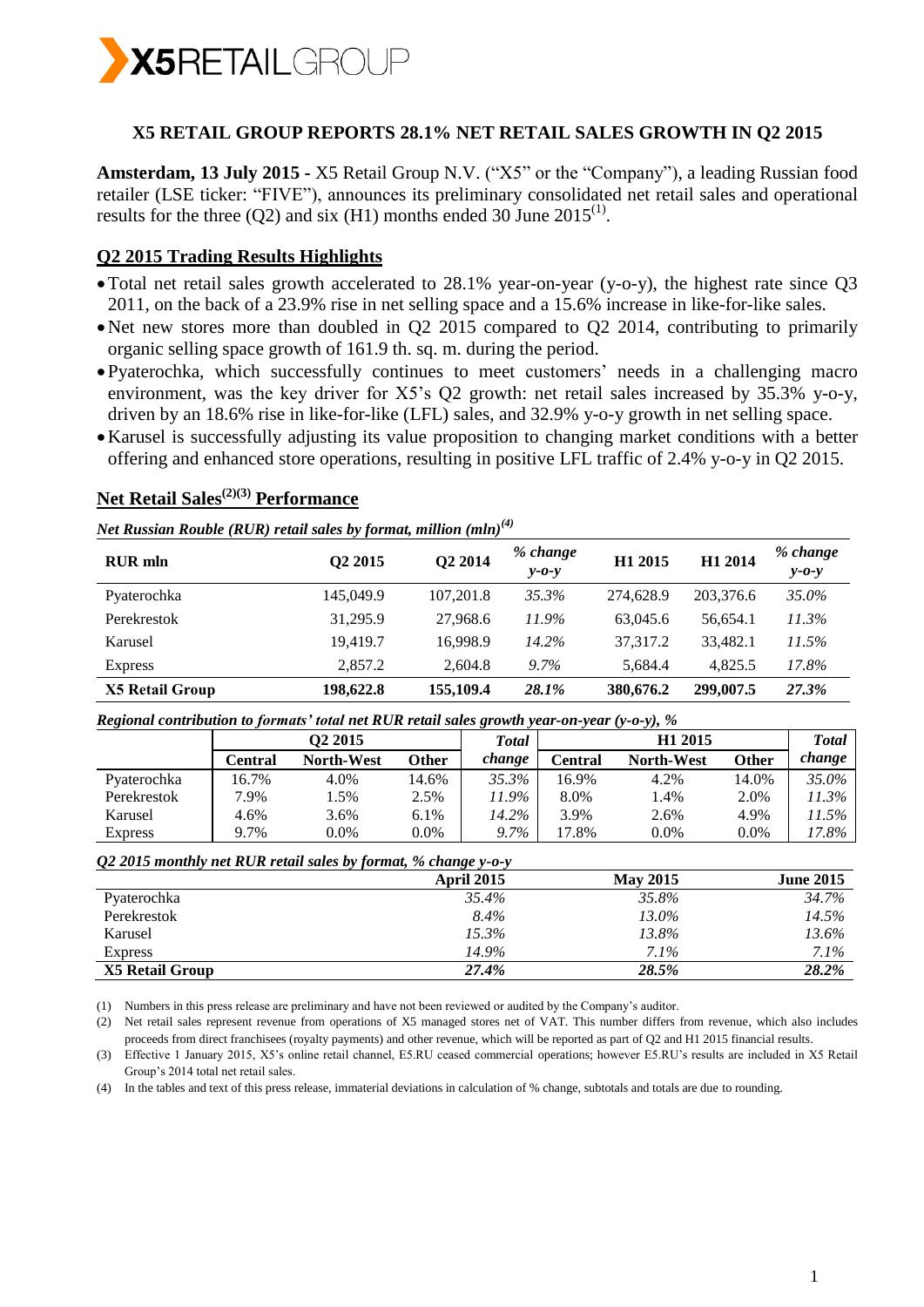

## **Average Ticket and Number of Customer Visits**

### *Q2 & H1 2015 average ticket and customer visits by format*

|                            |                     |         | % change,   |                     |                     | % change,   |
|----------------------------|---------------------|---------|-------------|---------------------|---------------------|-------------|
|                            | Q <sub>2</sub> 2015 | Q2 2014 | $v$ -0- $v$ | H <sub>1</sub> 2015 | H <sub>1</sub> 2014 | $y - 0 - y$ |
| <b>Average Ticket, RUR</b> |                     |         |             |                     |                     |             |
| Pyaterochka                | 334.8               | 296.0   | 13.1%       | 336.9               | 296.5               | 13.6%       |
| Perekrestok                | 475.1               | 426.0   | 11.5%       | 490.0               | 429.9               | $14.0\%$    |
| Karusel                    | 682.1               | 621.8   | 9.7%        | 680.3               | 621.3               | 9.5%        |
| <b>Express</b>             | 285.4               | 265.3   | 7.6%        | 294.4               | 267.1               | $10.2\%$    |
| <b>X5 Retail Group</b>     | 369.4               | 333.5   | 10.8%       | 373.9               | 336.0               | 11.3%       |
| # of Customers, mln.       |                     |         |             |                     |                     |             |
| Pyaterochka                | 495.2               | 413.6   | 19.7%       | 930.9               | 783.3               | 18.8%       |
| Perekrestok                | 75.5                | 75.5    | $0.1\%$     | 147.0               | 151.2               | $-2.8%$     |
| Karusel                    | 32.5                | 31.2    | $4.1\%$     | 62.7                | 61.6                | 1.8%        |
| <b>Express</b>             | 11.8                | 11.6    | $1.7\%$     | 22.7                | 21.2                | $7.0\%$     |
| <b>X5 Retail Group</b>     | 615.0               | 532.2   | 15.6%       | 1,163.4             | 1,018.0             | 14.3%       |

*Q2 2015 average monthly ticket and customer visits by format, % change y-o-y*

|                       | April 2015 | <b>May 2015</b> | <b>June 2015</b> |
|-----------------------|------------|-----------------|------------------|
| <b>Average Ticket</b> |            |                 |                  |
| Pyaterochka           | 15.2%      | 14.5%           | 9.7%             |
| Perekrestok           | 13.8%      | 13.0%           | 7.8%             |
| Karusel               | 8.6%       | 13.8%           | 6.7%             |
| <b>Express</b>        | 11.1%      | 8.8%            | 2.8%             |
| X5 Retail Group       | 12.5%      | 12.3%           | 7.5%             |
| # of Customer Visits  |            |                 |                  |
| Pyaterochka           | 17.6%      | 18.7%           | 22.9%            |
| Perekrestok           | $(4.2\%)$  | $(0.6\%)$       | 5.4%             |
| Karusel               | $6.0\%$    | $(0.1\%)$       | 6.8%             |
| <b>Express</b>        | 3.1%       | $(1.8\%)$       | 3.9%             |
| X5 Retail Group       | 13.3%      | 14.3%           | 19.1%            |

## **LFL Sales Performance**

*Q2 & H1 2015 LFL(1) store performance by format, %*

|                        |              | Q <sub>2</sub> 2015 |               |              | H <sub>1</sub> 2015 |               |  |
|------------------------|--------------|---------------------|---------------|--------------|---------------------|---------------|--|
|                        | <b>Sales</b> | <b>Traffic</b>      | <b>Basket</b> | <b>Sales</b> | <b>Traffic</b>      | <b>Basket</b> |  |
| Pyaterochka            | 18.6         | 3.5                 | 14.6          | 20.1         | 4.3                 | 15.1          |  |
| Perekrestok            | 6.9          | (4.2)               | 11.6          | 7.2          | (5.1)               | 13.0          |  |
| Karusel $^{(2)}$       | 12.3         | 2.4                 | 9.7           | 10.1         | 0.5                 | 9.5           |  |
| <b>Express</b>         | 2.3          | (3.0)               | 5.4           | 3.9          | (2.6)               | 6.7           |  |
| <b>X5 Retail Group</b> | 15.6         | 2.2                 | 13.0          | 16.3         | 2.6                 | 13.4          |  |

#### *Q2 2015 monthly LFL store performance by format, %*

|                        | <b>April 2015</b> |                |               | <b>May 2015</b> |                |               | <b>June 2015</b> |                  |               |
|------------------------|-------------------|----------------|---------------|-----------------|----------------|---------------|------------------|------------------|---------------|
|                        | <b>Sales</b>      | <b>Traffic</b> | <b>Basket</b> | <b>Sales</b>    | <b>Traffic</b> | <b>Basket</b> | <b>Sales</b>     | Traffic          | <b>Basket</b> |
| Pyaterochka            | 20.3              | 3.1            | 16.7          | 19.2            | 2.7            | 16.0          | 16.4             | 4.7              | 11.2          |
| Perekrestok            | 6.1               | (6.1)          | 12.9          | 7.3             | (5.2)          | 13.2          | 7.3              | (1.1)            | 8.5           |
| Karusel                | 13.0              | 4.1            | 8.5           | 11.8            | (1.8)          | 13.8          | 12.0             | 5.1              | 6.6           |
| <b>Express</b>         | 2.3               | (4.8)          | 7.4           | 1.4             | (5.0)          | 6.7           | 3.2              | 1.0 <sub>1</sub> | 2.2           |
| <b>X5 Retail Group</b> | 16.6              | $1.7\,$        | 14.6          | 16.0            | 1.2            | 14.6          | 14.2             | <b>3.9</b>       | 9.9           |

(1) LFL comparisons of retail sales between two periods are comparisons of retail sales in local currency (including VAT) generated by the relevant stores. The stores that are included in LFL comparisons are those that have operated for at least 12 full months. Their sales are included in LFL calculation starting from the day of the store's opening. We include all stores that fit our LFL criteria in each reporting period.

(2) Karusel's LFL traffic and basket in Q2 2014 were affected by a loyalty programme for the Football World Cup in May-June 2014, which artificially inflated traffic and decreased average basket size. Adjusted for the effect of this campaign, in Q2 2015 Karusel y-o-y LFL traffic would have increased by 3.6% and the LFL basket increased by 8.5%. Karusel's overall LFL sales were not affected.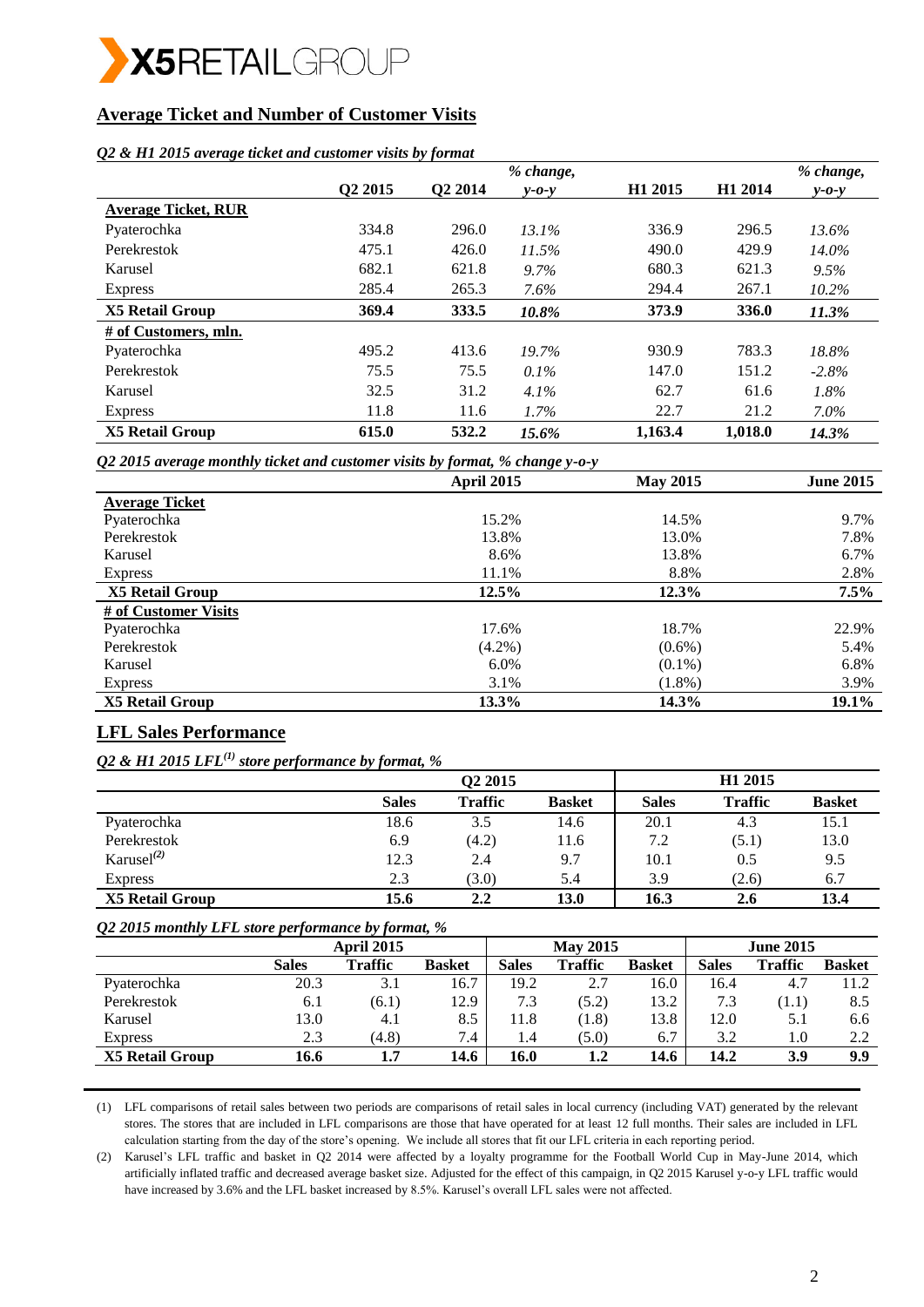

# **Expansion Dynamics**

### *Selling space and # of stores by format*

|                                       | As at                  | As at     | % change        | As at        | % change       |
|---------------------------------------|------------------------|-----------|-----------------|--------------|----------------|
|                                       | $30 - \text{Jun} - 15$ | 31-Dec-14 | $vs. 31-Dec-14$ | $30-J$ un-14 | $vs$ 30-Jun-14 |
| Selling Space, square meters (sq. m.) |                        |           |                 |              |                |
| Pyaterochka                           | 2,002,200              | 1,754,250 | 14.1%           | 1,506,113    | 32.9%          |
| Perekrestok                           | 444.814                | 415.788   | $7.0\%$         | 396,393      | 12.2%          |
| Karusel                               | 361,197                | 358,593   | 0.7%            | 357,367      | $1.1\%$        |
| <b>Express</b>                        | 35,453                 | 43,612    | (18.7%)         | 36,107       | $(1.8\%)$      |
| <b>X5 Retail Group</b>                | 2,843,663              | 2,572,243 | $10.6\%$        | 2,295,980    | 23.9%          |
| # of Stores                           |                        |           |                 |              |                |
| Pyaterochka                           | 5,273                  | 4.789     | $10.1\%$        | 4,128        | 27.7%          |
| Perekrestok                           | 438                    | 403       | 8.7%            | 387          | $13.2\%$       |
| Karusel                               | 83                     | 82        | $1.2\%$         | 81           | 2.5%           |
| <b>Express</b>                        | 177                    | 209       | $(15.3\%)$      | 183          | $(3.3\%)$      |
| <b>X5 Retail Group</b>                | 5,971                  | 5,483     | 8.9%            | 4,779        | 24.9%          |

#### *Selling space and # of stores added by format*

|                           | <b>Net Added</b>    | <b>Net Added</b>         | % change    | <b>Net Added</b>    | <b>Net Added</b>    | % change        |
|---------------------------|---------------------|--------------------------|-------------|---------------------|---------------------|-----------------|
|                           | Q <sub>2</sub> 2015 | Q2 2014                  | $v$ -0- $v$ | H <sub>1</sub> 2015 | H <sub>1</sub> 2014 | $v$ - $o$ - $v$ |
| Net Selling Space, sq. m. |                     |                          |             |                     |                     |                 |
| Pyaterochka               | 142,892             | 62,976                   | 126.9%      | 247,949             | 92,011              | 169.5%          |
| Perekrestok               | 24,987              | 3,762                    | 564.2%      | 29,026              | (1,358)             | n/a             |
| Karusel                   | (482)               | (3,163)                  | $(84.8\%)$  | 2,604               | (18, 440)           | n/a             |
| <b>Express</b>            | (5,480)             | (87)                     | 6169.7%     | (8,159)             | 883                 | n/a             |
| <b>X5 Retail Group</b>    | 161,918             | 63,487                   | 155.0%      | 271,420             | 73,097              | 271.3%          |
| Net # of Stores           |                     |                          |             |                     |                     |                 |
| Pyaterochka               | 315                 | 162                      | 94.4%       | 484                 | 246                 | 96.7%           |
| Perekrestok               | 33                  | 3                        | 1000.0%     | 35                  | (3)                 | n/a             |
| Karusel                   |                     | $\overline{\phantom{0}}$ | n/a         |                     | (2)                 | n/a             |
| <b>Express</b>            | (16)                | (4)                      | 300.0%      | (32)                | (6)                 | 433.3%          |
| <b>X5 Retail Group</b>    | 332                 | 161                      | 106.2%      | 488                 | 235                 | 107.7%          |

*Regional contribution to formats' total net selling space growth y-o-y in Q2 2015, %* 

|                | Central   | <b>North-West</b> | Other     | <b>Total change</b> |
|----------------|-----------|-------------------|-----------|---------------------|
| Pyaterochka    | 10.9%     | 2.6%              | 19.4%     | 32.9%               |
| Perekrestok    | 8.7%      | 0.9%              | 2.7%      | 12.2%               |
| Karusel        | 1.7%      | $(0.3\%)$         | $(0.2\%)$ | 1.1%                |
| <b>Express</b> | $1.8\%$ ) | $0.0\%$           | $0.0\%$   | $(1.8\%)$           |

### **Key Drivers for Q2 and H1 2015 Results**

### **Sales**

- Despite decelerating food inflation in Russia the company demonstrated strong LFL performance in the reporting period.
- The increase in customer visits was primarily attributable to Pyaterochka's expansion, as well as higher traffic in existing Pyaterochka stores due to the ongoing store refurbishment programme.
- A variety of measures implemented at Perekrestok stores related to enhanced assortment, increased service level, as well as higher availability on the shelves, resulted in significant improvement in LFL traffic in Q2 2015.
- LFL traffic at Karusel stores returned to growth in Q2 2015 (+2.4%), driven by improved customer marketing and an enlarged local assortment in regional stores. As a result LFL traffic at Karusel stores totalled 0.5% in H1 2015.